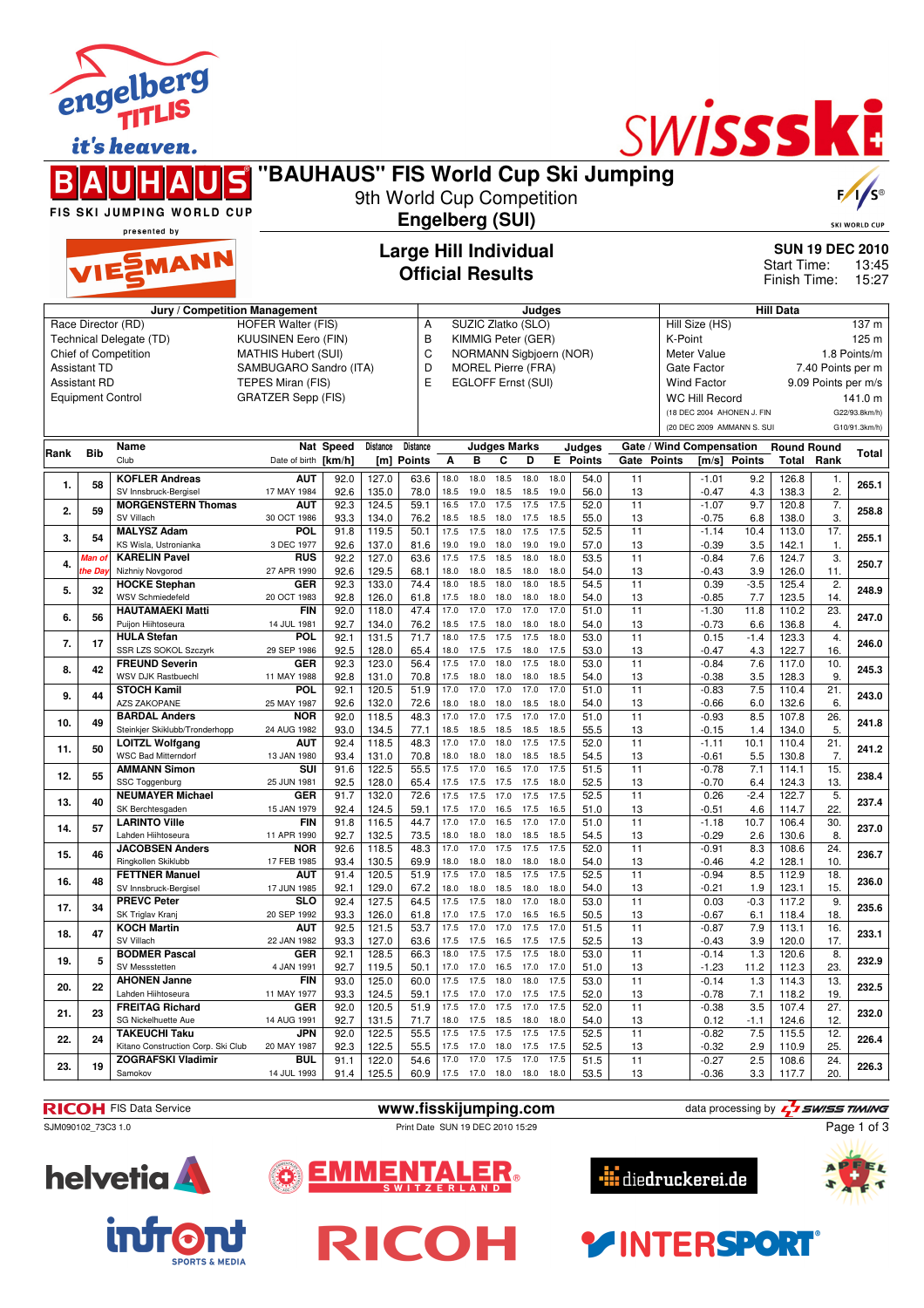

it's heaven.





## **"BAUHAUS" FIS World Cup Ski Jumping** 9th World Cup Competition

**Engelberg (SUI)**

 $\sqrt{2}$ 

**SKI WORLD CUP** 

FIS SKI JUMPING WORLD CUP presented by

## EMANN

## **Large Hill Individual Official Results**

| <b>SUN 19 DEC 2010</b> |       |
|------------------------|-------|
| Start Time:            | 13:45 |
| Finish Time:           | 15:27 |

| Rank | <b>Bib</b>     | Name                                             |                          | Nat Speed    | Distance       | Distance      |              |              | <b>Judges Marks</b> |              |              | Judges        |                 |             |                    | Gate / Wind Compensation<br><b>Round Round</b> |                |                   | Total |
|------|----------------|--------------------------------------------------|--------------------------|--------------|----------------|---------------|--------------|--------------|---------------------|--------------|--------------|---------------|-----------------|-------------|--------------------|------------------------------------------------|----------------|-------------------|-------|
|      |                | Club                                             | Date of birth [km/h]     |              | [m]            | <b>Points</b> | A            | в            | C                   | D            | E.           | <b>Points</b> |                 | Gate Points | [m/s]              | <b>Points</b>                                  | Total          | Rank              |       |
|      |                | <b>MUOTKA OIII</b>                               | <b>FIN</b>               | 92.2         | 126.0          | 61.8          | 17.5         | 17.0         | 17.5                | 17.0         | 18.0         | 52.0          | 11              |             | $-0.04$            | 0.4                                            | 114.2          | 14.               |       |
| 24.  | 1              | Ounasvaaran Hiihtoseura                          | 14 JUL 1988              | 92.7         | 121.0          | 52.8          | 17.5         | 17.0         | 17.0                | 17.0         | 17.5         | 51.5          | 13              |             | $-0.79$            | 7.2                                            | 111.5          | 24.               | 225.7 |
| 25.  | 33             | <b>MATURA Jan</b>                                | <b>CZE</b>               | 91.9         | 133.5          | 75.3          | 16.5         | 17.5         | 16.5                | 17.5         | 18.0         | 51.5          | $\overline{11}$ |             | 0.57               | $-5.2$                                         | 121.6          | 6.                | 225.3 |
|      |                | Dukla Liberec                                    | 29 JAN 1980              | 92.5         | 119.5          | 50.1          | 17.5         | 17.0         | 17.0                | 17.0         | 17.0         | 51.0          | 13              |             | $-0.29$            | 2.6                                            | 103.7          | 28.               |       |
| 26.  | 30             | <b>KORNILOV Denis</b>                            | <b>RUS</b>               | 92.4         | 115.0          | 42.0          | 16.5         | 17.0         | 17.0                | 16.5         | 17.0         | 50.5          | $\overline{11}$ |             | $-1.55$            | 14.1                                           | 106.6          | 29.               | 222.0 |
|      |                | Sdushor N. Novgorod Dinamo                       | 17 AUG 1986              | 92.8         | 126.5          | 62.7          | 17.0         | 17.0         | 17.5                | 17.0         | 17.5         | 51.5          | 13              |             | $-0.13$            | 1.2                                            | 115.4          | 21.               |       |
| 27.  | 15             | <b>TEPES Jurij</b>                               | <b>SLO</b>               | 92.3         | 126.5          | 62.7          | 17.5         | 17.0         | 18.0                | 17.5         | 17.5         | 52.5          | 11              |             | 0.34               | $-3.1$                                         | 112.1          | 19.               | 219.2 |
|      |                | SD Dolomiti                                      | 14 FEB 1989              | 93.0         | 119.5          | 50.1          | 17.5         | 17.0         | 17.0                | 17.0         | 17.0         | 51.0          | 13              |             | $-0.66$            | 6.0                                            | 107.1          | 27.               |       |
| 28.  | 16             | <b>CHOI Heung-Chul</b>                           | <b>KOR</b>               | 92.3         | 128.5          | 66.3          | 18.0         | 18.0         | 18.5                | 17.5         | 18.0         | 54.0          | 11              |             | 0.39               | $-3.5$                                         | 116.8          | 11.               | 218.6 |
|      |                | High 1<br><b>MORASSI Andrea</b>                  | 3 DEC 1981<br><b>ITA</b> | 92.5<br>91.9 | 119.5<br>121.5 | 50.1<br>53.7  | 17.0<br>17.0 | 17.0<br>17.0 | 17.0<br>16.5        | 17.5<br>17.0 | 17.0<br>17.0 | 51.0<br>51.0  | 13<br>11        |             | $-0.08$<br>$-0.26$ | 0.7<br>2.4                                     | 101.8<br>107.1 | 29.<br>28.        |       |
| 29.  | 18             | C.S. Forestale                                   | 30 AUG 1988              | 92.4         | 122.5          | 55.5          | 17.5         | 17.0         | 17.0                | 17.0         | 17.5         | 51.5          | 13              |             | $-0.15$            | 1.4                                            | 108.4          | 26.               | 215.5 |
|      |                | <b>TROFIMOV Roman-Sergeevich</b>                 | <b>RUS</b>               | 91.6         | 124.0          | 58.2          | 17.0         | 17.5         | 18.0                | 17.0         | 17.5         | 52.0          | $\overline{11}$ |             | $-0.04$            | 0.4                                            | 110.6          | $\overline{20}$ . |       |
| 30.  | 13             | Moskva Shvsm                                     | 19 NOV 1989              | 92.3         | 114.0          | 40.2          | 17.0         | 17.0 16.5    |                     | 16.5         | 17.0         | 50.5          | 13              |             | $-0.78$            | 7.1                                            | 97.8           | 30.               | 208.4 |
|      |                |                                                  |                          |              |                |               |              |              |                     |              |              |               |                 |             |                    |                                                |                |                   |       |
|      |                | not qualified for final round                    |                          |              |                |               |              |              |                     |              |              |               |                 |             |                    |                                                |                |                   |       |
| 31.  | 51             | <b>ITO Daiki</b>                                 | <b>JPN</b>               | 91.9         | 115.0          | 42.0          | 17.0         | 16.5         | 17.5                | 17.0         | 17.0         | 51.0          | 11              |             | $-1.45$            | 13.2                                           | 106.2          | 31.               | 106.2 |
|      |                | Snow Brand Ski Team                              | 27 DEC 1985              |              |                |               |              |              |                     |              |              |               |                 |             |                    |                                                |                |                   |       |
| 32.  | $\overline{2}$ | <b>KUBACKI Dawid</b>                             | <b>POL</b>               | 92.4         | 120.0          | 51.0          | 17.0         | 17.0         | 17.0                | 16.5         | 17.5         | 51.0          | $\overline{11}$ |             | $-0.04$            | 0.4                                            | 102.4          | $\overline{32}$   | 102.4 |
|      |                | TS Wisla Zakopane                                | 12 MAR 1990              |              |                |               |              |              |                     |              |              |               |                 |             |                    |                                                |                |                   |       |
| 33.  | 28             | <b>COLLOREDO Sebastian</b><br>G.S. Fiamme Gialle | <b>ITA</b><br>9 SEP 1987 | 92.4         | 112.5          | 37.5          | 16.5         | 16.0         | 16.5                | 16.5         | 16.5         | 49.5          | 11              |             | $-1.62$            | 14.7                                           | 101.7          | 33.               | 101.7 |
|      |                | <b>HAYBOECK Michael</b>                          | <b>AUT</b>               | 92.4         | 115.0          | 42.0          | 17.0         | 17.0         | 17.0                | 16.5         | 17.0         | 51.0          | 11              |             | $-0.92$            | 8.4                                            | 101.4          | 34.               |       |
| 34.  | 31             | UVB Hinzenbach                                   | 5 MAR 1991               |              |                |               |              |              |                     |              |              |               |                 |             |                    |                                                |                |                   | 101.4 |
|      |                | <b>HILDE Tom</b>                                 | <b>NOR</b>               | 92.3         | 114.5          | 41.1          | 17.0         | 17.0         | 18.0                | 17.0         | 17.0         | 51.0          | $\overline{11}$ |             | $-0.87$            | 7.9                                            | 100.0          | $\overline{35}$   |       |
| 35.  | 53             | Asker Skiklubb                                   | 22 SEP 1987              |              |                |               |              |              |                     |              |              |               |                 |             |                    |                                                |                |                   | 100.0 |
| 36.  | 45             | <b>TOCHIMOTO Shohei</b>                          | <b>JPN</b>               | 91.8         | 114.5          | 41.1          | 17.0         | 17.0         | 17.5                | 17.0         | 16.5         | 51.0          | 11              |             | $-0.83$            | 7.5                                            | 99.6           | 36.               |       |
|      |                | Snow Brand Ski Team                              | 21 DEC 1989              |              |                |               |              |              |                     |              |              |               |                 |             |                    |                                                |                |                   | 99.6  |
| 37.  | 52             | <b>EVENSEN Johan Remen</b>                       | <b>NOR</b>               | 92.2         | 113.0          | 38.4          | 16.5         | 17.0         | 16.5                | 16.0         | 16.5         | 49.5          | 11              |             | $-1.24$            | 11.3                                           | 99.2           | 37.               | 99.2  |
|      |                | Molde Omegn Idrettforening                       | 16 SEP 1985              |              |                |               |              |              |                     |              |              |               |                 |             |                    |                                                |                |                   |       |
| 37.  | 37             | <b>JANDA Jakub</b>                               | <b>CZE</b>               | 92.2         | 113.0          | 38.4          | 17.0         | 16.5         | 17.5                | 16.5         | 16.5         | 50.0          | 11              |             | $-1.19$            | 10.8                                           | 99.2           | $\overline{37}$ . | 99.2  |
|      |                | Dukla Liberec                                    | 27 APR 1978              |              |                |               |              |              |                     |              |              |               |                 |             |                    |                                                |                | 39.               |       |
| 39.  | 12             | <b>MIETUS Krzysztof</b><br>AZS AWF Krak Z-ne     | POL<br>8 MAR 1991        | 91.8         | 117.0          | 45.6          | 17.0         | 17.0         | 17.0                | 17.0         | 17.5         | 51.0          | 11              |             | $-0.26$            | 2.4                                            | 99.0           |                   | 99.0  |
|      |                | <b>ROMOEREN Bjoern Einar</b>                     | <b>NOR</b>               | 92.0         | 113.5          | 39.3          | 17.0         | 16.5         | 17.0                | 16.5         | 17.0         | 50.5          | 11              |             | $-0.88$            | 8.0                                            | 97.8           | 40.               |       |
| 40.  | 39             | Hosle IL                                         | 1 APR 1981               |              |                |               |              |              |                     |              |              |               |                 |             |                    |                                                |                |                   | 97.8  |
|      |                | <b>UHRMANN Michael</b>                           | <b>GER</b>               | 92.3         | 109.5          | 32.1          | 16.0         | 16.5         | 16.5                | 16.5         | 16.0         | 49.0          | 11              |             | $-1.69$            | 15.4                                           | 96.5           | 41.               |       |
| 41.  | 27             | WSV DJK Rastbuechl                               | 16 SEP 1978              |              |                |               |              |              |                     |              |              |               |                 |             |                    |                                                |                |                   | 96.5  |
| 42.  | 36             | <b>KOUDELKA Roman</b>                            | <b>CZE</b>               | 92.0         | 110.5          | 33.9          | 16.5         | 16.0         | 16.0                | 15.5         | 16.0         | 48.0          | 11              |             | $-1.31$            | 11.9                                           | 93.8           | 42.               | 93.8  |
|      |                | LSK Lomnice nad Popelkov                         | 9 JUL 1989               |              |                |               |              |              |                     |              |              |               |                 |             |                    |                                                |                |                   |       |
| 43.  | 25             | <b>HLAVA Lukas</b>                               | <b>CZE</b>               | 92.5         | 109.5          | 32.1          | 16.0         | 16.5         | 16.5                | 16.5         | 16.5         | 49.5          | 11              |             | $-1.31$            | 11.9                                           | 93.5           | 43.               | 93.5  |
|      |                | Dukla Liberec                                    | 10 SEP 1984              |              |                |               |              |              |                     |              |              |               |                 |             |                    |                                                |                |                   |       |
| 44.  | 41             | <b>VELTA Rune</b>                                | <b>NOR</b>               | 92.5         | 113.0          | 38.4          | 16.5         | 17.0         | 17.0                | 17.0         | 17.0         | 51.0          | 11              |             | $-0.21$            | 1.9                                            | 91.3           | 44.               | 91.3  |
|      |                | Lommedalen II                                    | 19 JUL 1989              |              |                |               |              |              | 16.5                | 16.0         | 17.0         |               |                 |             |                    |                                                |                |                   |       |
| 45.  | 38             | <b>CHEDAL Emmanuel</b><br><b>SC Courchevel</b>   | FRA<br>15 JAN 1983       | 92.5         | 109.0          | 31.2          | 16.5         | 16.5         |                     |              |              | 49.5          | 11              |             | $-1.05$            | 9.5                                            | 90.2           | 45.               | 90.2  |
|      |                | <b>KASAI Noriaki</b>                             | JPN                      | 91.7         | 110.5          | 33.9          | 16.5         | 17.5         | 17.0                | 17.0         | 17.0         | 51.0          | $\overline{11}$ |             | $-0.49$            | 4.5                                            | 89.4           | 46.               |       |
| 46.  | 35             | Tsuchiya Home Ski Team                           | 6 JUN 1972               |              |                |               |              |              |                     |              |              |               |                 |             |                    |                                                |                |                   | 89.4  |
|      |                | <b>MEZNAR Mitja</b>                              | <b>SLO</b>               | 92.2         | 111.5          | 35.7          | 17.0         | 16.0         | 16.0                | 16.5         | 17.0         | 49.5          | 11              |             | $-0.44$            | 4.0                                            | 89.2           | 47.               |       |
| 47.  | 11             | <b>NSK Trzic Trifix</b>                          | 30 JUN 1988              |              |                |               |              |              |                     |              |              |               |                 |             |                    |                                                |                |                   | 89.2  |
| 48.  | 26             | <b>YUMOTO Fumihisa</b>                           | <b>JPN</b>               | 92.1         | 106.0          | 25.8          | 15.5         | 15.0         | 14.5                | 15.0         | 15.0         | 45.0          | 11              |             | $-1.56$            | 14.2                                           | 85.0           | 48.               | 85.0  |
|      |                | Tokyo Biso Group Ski Team                        | 23 APR 1984              |              |                |               |              |              |                     |              |              |               |                 |             |                    |                                                |                |                   |       |
| 49.  | 9              | <b>DELLASEGA Diego</b>                           | <b>ITA</b>               | 91.8         | 107.5          | 28.5          | 15.5         | 16.5         | 15.5                | 16.0         | 15.5         | 47.0          | $\overline{11}$ |             | $-0.46$            | 4.2                                            | 79.7           | 49.               | 79.7  |
|      |                | G.S. FIAMME GIALLE                               | 4 DEC 1990               |              |                |               |              |              |                     |              |              |               |                 |             |                    |                                                |                |                   |       |
| 49.  | 6              | <b>DESCOMBES SEVOIE Vincent</b>                  | <b>FRA</b>               | 91.3         | 108.0          | 29.4          | 15.0         | 16.0         | 15.5                | 16.0         | 15.5         | 47.0          | 11              |             | $-0.36$            | 3.3                                            | 79.7           | 49.               | 79.7  |
|      |                | Douanes les Houches                              | 9 JAN 1984               |              |                |               |              |              |                     |              |              |               |                 |             |                    |                                                |                |                   |       |

**RICOH** FIS Data Service **www.fisskijumping.com** data processing by  $\frac{7}{2}$  **swiss TIMING** 

Д

RICOH

Page 2 of 3



ER.







**FINTERSPORT**